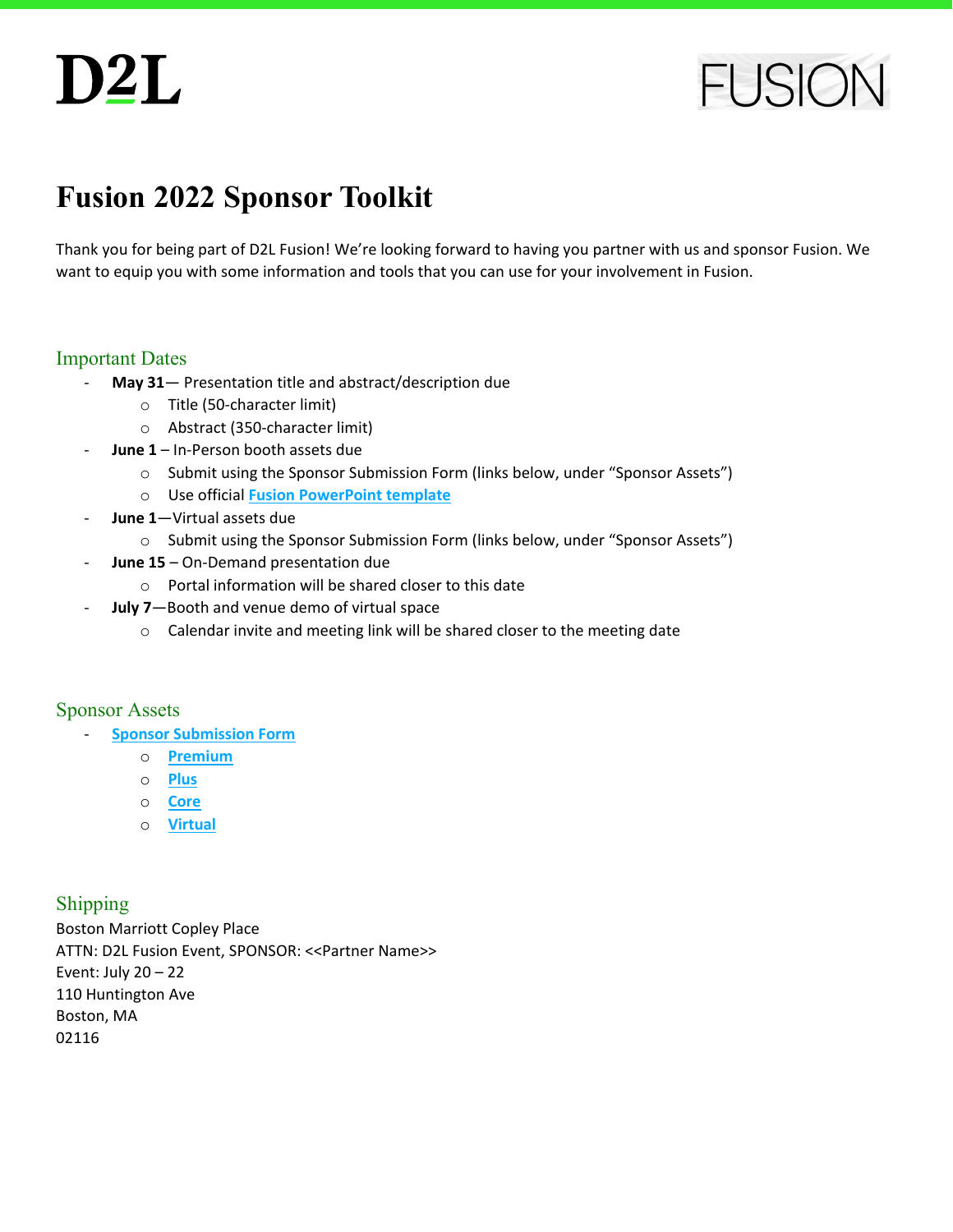### **FUSIO**

#### In-Person Booth includes

- WiFi, electrical, and carpet
- 40" monitor, with partner branding
- 42" white storage cabinet with locking door\*
- Lead scanning solution

\*If unable to fit all items, please store extra items in your hotel room.



#### Registration

**Make sure you** [register for Fusion](https://www.d2l.com/events/fusion)**.** You must be registered to attend in-person and have access to the virtual Fusion "venue" and resources. All sponsors will receive a Discount Code from the Partner team. Make sure you have yours before registering!

#### Share on Social Media

We're excited to have you be a part of this year's Fusion and would love to have you share the excitement on social media!

Feel free to use the [social graphics here](https://www.d2l.com/wp-content/uploads/2022/04/FSN_22-Social_Share_Graphics.zip) in any social media posts you are sharing about Fusion.

- As soon as your sponsorship is confirmed, feel free to start promoting your participation! This will create greater exposure for your organization and build interest in your Fusion participation.
- Be sure to tweet each day during Fusion to generate excitement, spark conversation, and encourage attendees to stop by your booth.

We also want to share your posts, so make sure to tag **@D2L** and use **#D2LFusion**!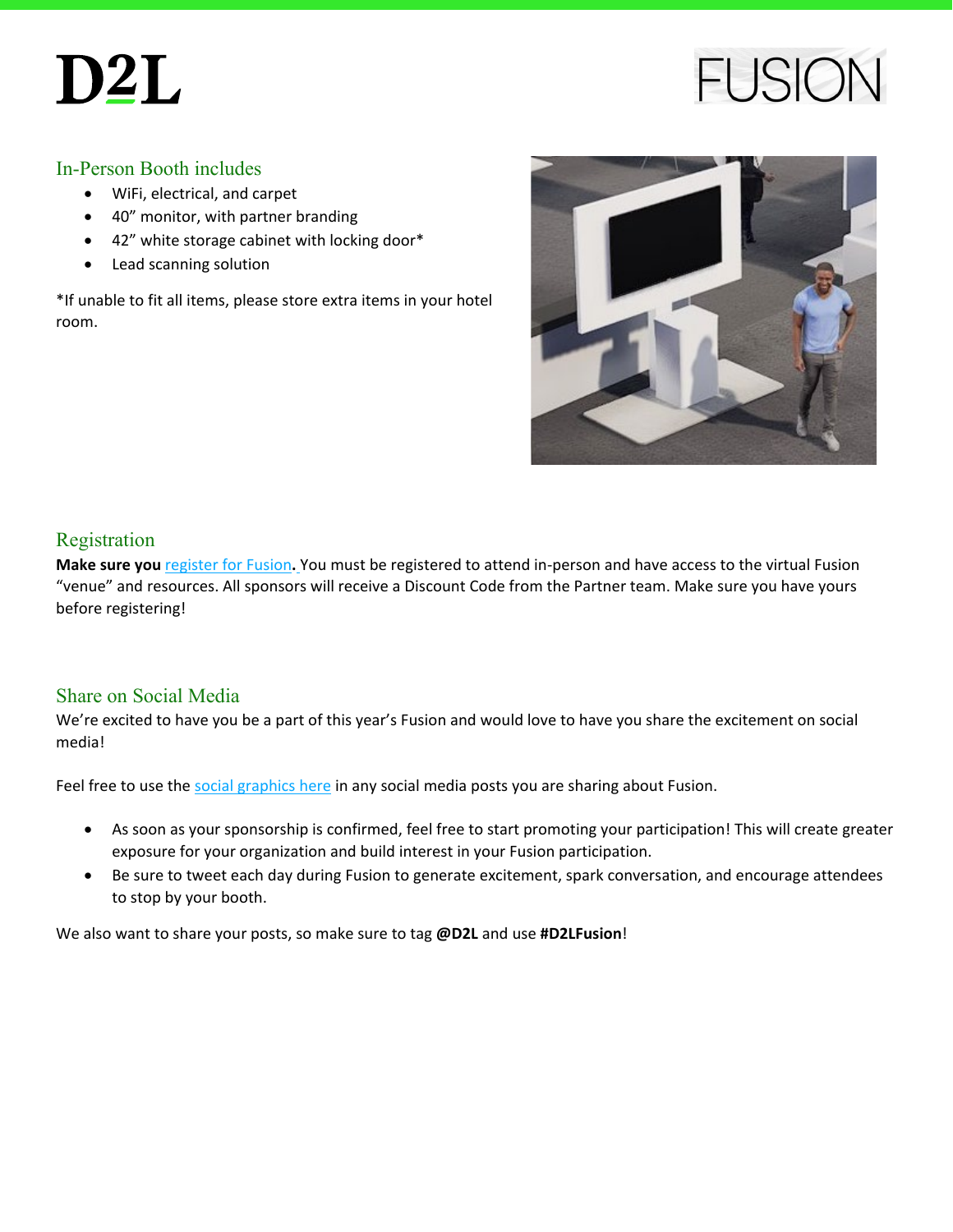

#### Tips to Get the Most Out of Your Sponsorship

The best way for you to get the most out of your sponsorship is to be engaging. There are multiple ways you can engage and connect with Fusion attendees, be present, and interact. The more you put into your Fusion sponsorship, the more you will get out of it.

- Participate in Fusion and network with attendees. From drop-ins at your booth, in-person sessions, visiting the Fusion lounge, to joining a team for an interactive game or having a cup of coffee, there are many opportunities to connect with attendees away from your booth—take advantage of them!
- **Poster Presentation.** Coordinate with a great customer to spotlight successes that they have had with your solution, and how it integrates with Brightspace, or other D2L products. Date/Time: July 22, 12:30pm – 1:15pm ET (45 minutes, subject to change) Location: At your booth, and other respective sponsor booths
- **Join the conversation.** Visit the Fusion lounge, the wellness track, networking opportunities throughout the day, participate in social media and reply to any posts or questions about your organization or solutions you can offer.
- **Provide content for all options in your sponsorship level.** Each piece of content is an opportunity for attendees to engage with, learn about, and remember your company.
- **Offer something of value.** While everyone loves free stuff, you also want your giveaway to provide value. Consider a unique offer for Fusion attendees, such as access to a white paper or infographic, or a cool piece of swag that will make an impression.
- **Check the Fusion schedule.** Identify any sessions or activities that are of interest to you and/or align with your company. Add these sessions and activities to your calendar so you don't miss an opportunity to connect with Fusion attendees.
- Have a call to action. Use social media, the discussion forum and chat to provide a call to action for Fusion attendees. You can invite them to visit your booth or share their favorite Fusion session, create a poll on social media they can participate in, or ask them to join you for coffee.
- **Follow up and make it personal.** Connect with attendees after Fusion. You could send a follow-up email after a discussion, provide additional resources related to a question, or set a time to chat about Fusion highlights with them.
- **Share your contact information.** Provide your business cards, social media handles, LinkedIn profile, and email so attendees can connect with you outside of Fusion.

#### On-Demand Presentation Description

You will have the opportunity to share an on-demand recording for Fusion. Your presentation information- including title, description, and presenter(s)- can be submitted through **[Hubb](https://fusion22cfp.hubb.me/)**. We ask that presentation info be submitted by May 31, 2022 so that we can add the presentation to our website.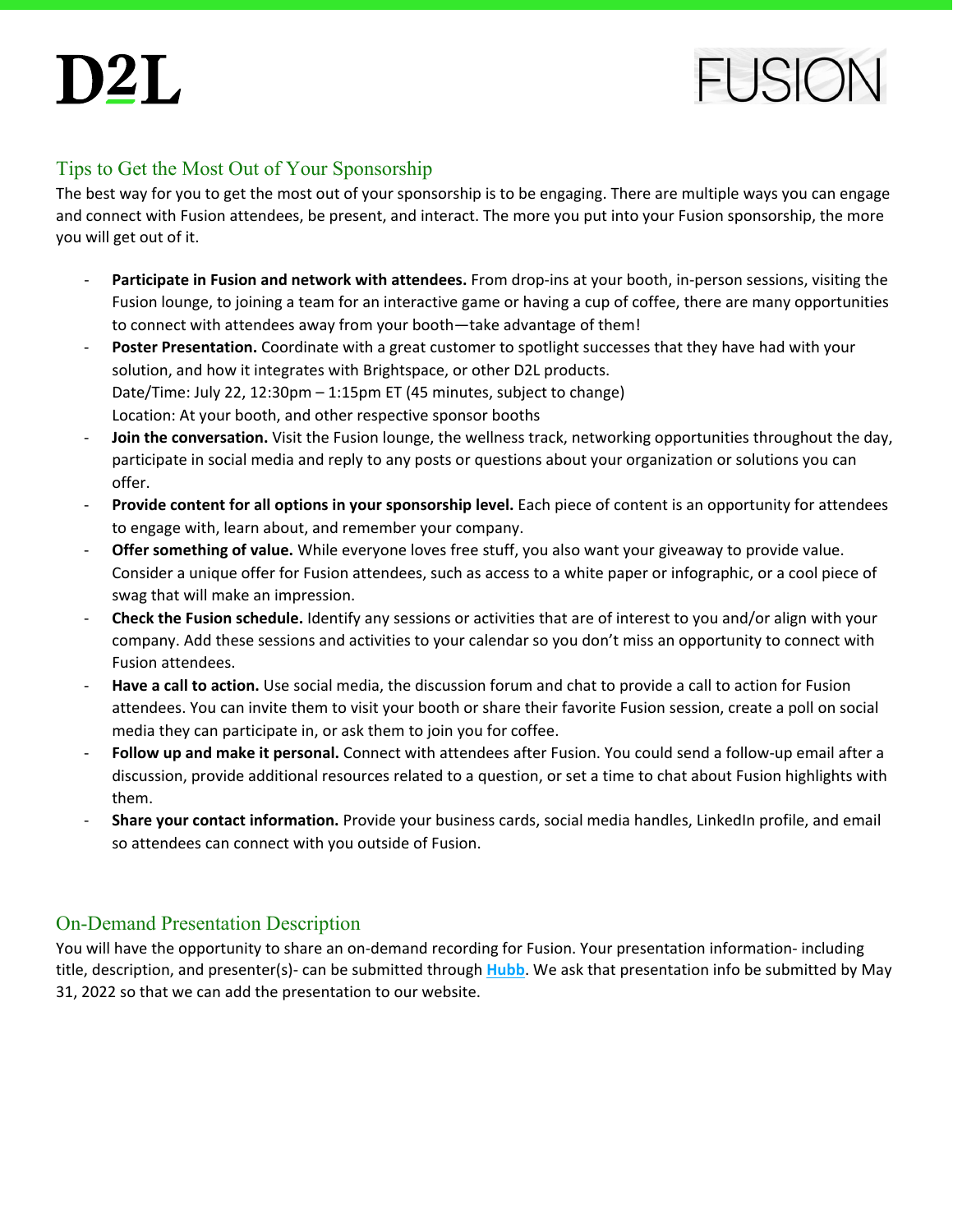

#### General On-Demand Presentation Guidelines:

#### Presentation length - shorter is better than longer

- For recorded presentations, you are not confined to the same session lengths as in-person presentations.
	- o Standard in-person presentations are 40 minutes.
- Work-related videos tend to find their sweet spot in the 15-to-20-minute range.
- You can go longer, but keep in mind that people will tend to check out or drop off if they aren't highly engaged.
- How you start is important. Hook them right away or you might lose them.
	- o Suggestion: Don't spend 5 minutes talking about your school/org unless it is highly integrated or important to the presentation.
	- o Feel free to add some of the "less-important" content at the end of the presentation (if that's a thing).

#### Audience engagement

- Let them know early what their takeaway will be what will they learn from you?
- Consider offering resources online (with a URL) or via download links.
- Encourage your audience to share their ideas (and yours) through social media. Consider giving them a hashtag to use in their posts.
- Consider a simulated Q&A. "I bet some of you are wondering about blah, blah, blah. Here's your answer blah, blah, blah."

#### Make it personal (Fusion Theme: This Time It's Personal)

- Try to speak like you're talking with a friend, rather than lecturing or performing. Your video will be more engaging and authentic this way.
- Either use your webcam when recording or include a still photo of yourself on your slides.
	- o Your attendees want to know who you are. Don't be a faceless voice
- Provide contact info and encourage them to reach out with questions or comments (unless that doesn't work for you or you're not comfortable with this choice).
- End with a Call to Action such as inviting them to share with others what they learned.

#### Presentation slides or other content

- Optional: Use the official D2L Fusion PowerPoint template, linked at the top of this page.
- Remember that your recording will be viewed over the next year or longer. Only give dates if they're needed.
	- $\circ$  Don't give your audience a reason to believe that what you're telling them might now be out dated or irrelevant.
	- o Avoid talking about what day it is or current events, unless doing so is critical to the presentation.
- Presentation slides should not look cluttered.
- If you are including video or a still photo of yourself in your recording, make sure to plan your slide layouts in a way that provides space for these items, usually in one of the corners of the slide.
- Images are great but only if they add to the learning, not just for show.
	- $\circ$  The Presentation Zen (PZ) approach is great with a live audience, but not so much with a recording.
- Make the slides available to your audience. If you don't, you will likely be asked several times to share them. If you're not going to share the slides, please state that up front.
	- o Supply a URL to your slide deck (unless you've decided not to share).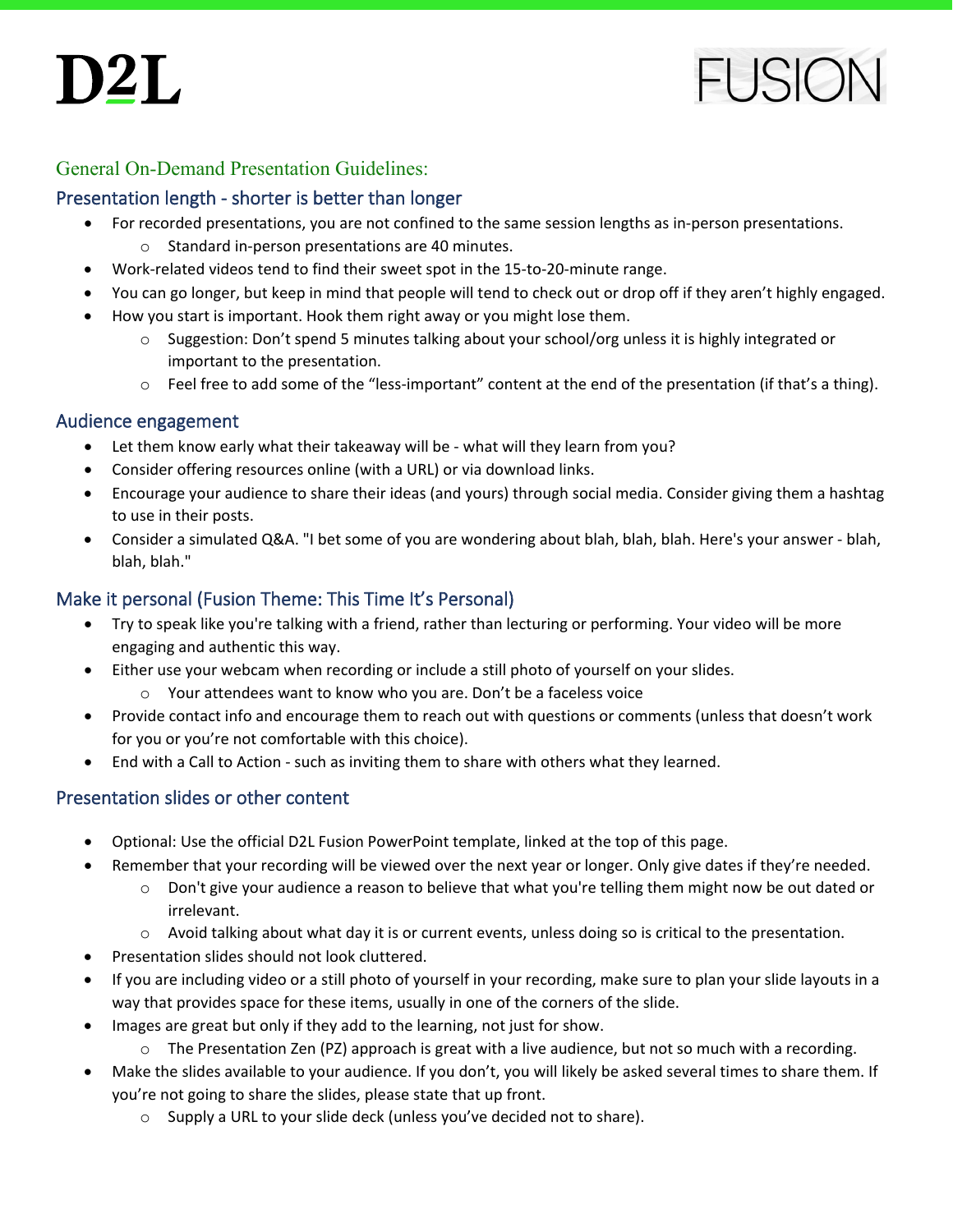# $D2L$



#### Making the recording

- Create a script of your narration.
	- o This can be done in many ways, including voice-to-text options
- When presenting, verbally reference what is on the screen and in your deck so that everyone can enjoy your content. There are accessibility concerns that call for the need to verbally share the copy and imagery, and not just reference the fact that it is visually available.
- Some people prefer a script that has major talking points rather than a word-for-word script.
	- $\circ$  Providing a word-for-word script (transcript) is good for accessibility reasons, but not for reading during your presentation.
- Make the script available in an easy-to-see place but try to maintain eye contact with your camera as much as possible.
- When it's time to make the recording, speak clearly, not too slow and not too fast, and SMILE!
- Practice, practice, practice.
- Since it's a recording, you can continue to perfect your performance.
- We can support most video file formats including: .mp4, .mov, .avi, .wmv.

#### Accessibility of your recording

To optimize your video presentation for people using assistive technologies, please consider these additional steps:

- Your video should have well-written, well-timed captions.
	- $\circ$  This is another advantage of writing a script for your presentation. The script can be used to improve the video captions.
- Please share your presentation slide deck when you share your video.
	- $\circ$  Attendees using a screen reader can go through your slide deck to have your content read to them.
	- o We will make your slide deck available to attendees through your Fusion On-Demand page.
- Pay attention to the words you speak. Try to stay away from saying things like the following:
	- o "As you can see on the screen"
	- o "I'll give you a second to read my slide"

#### Sending the recording to D2L

- When you are ready to send it in, let the Partner team know and they will give you instructions for uploading.
	- o **Deadline: Wednesday, June 15.**
	- $\circ$  Sorry, but we need some time for processing and preparing the On-Demand site.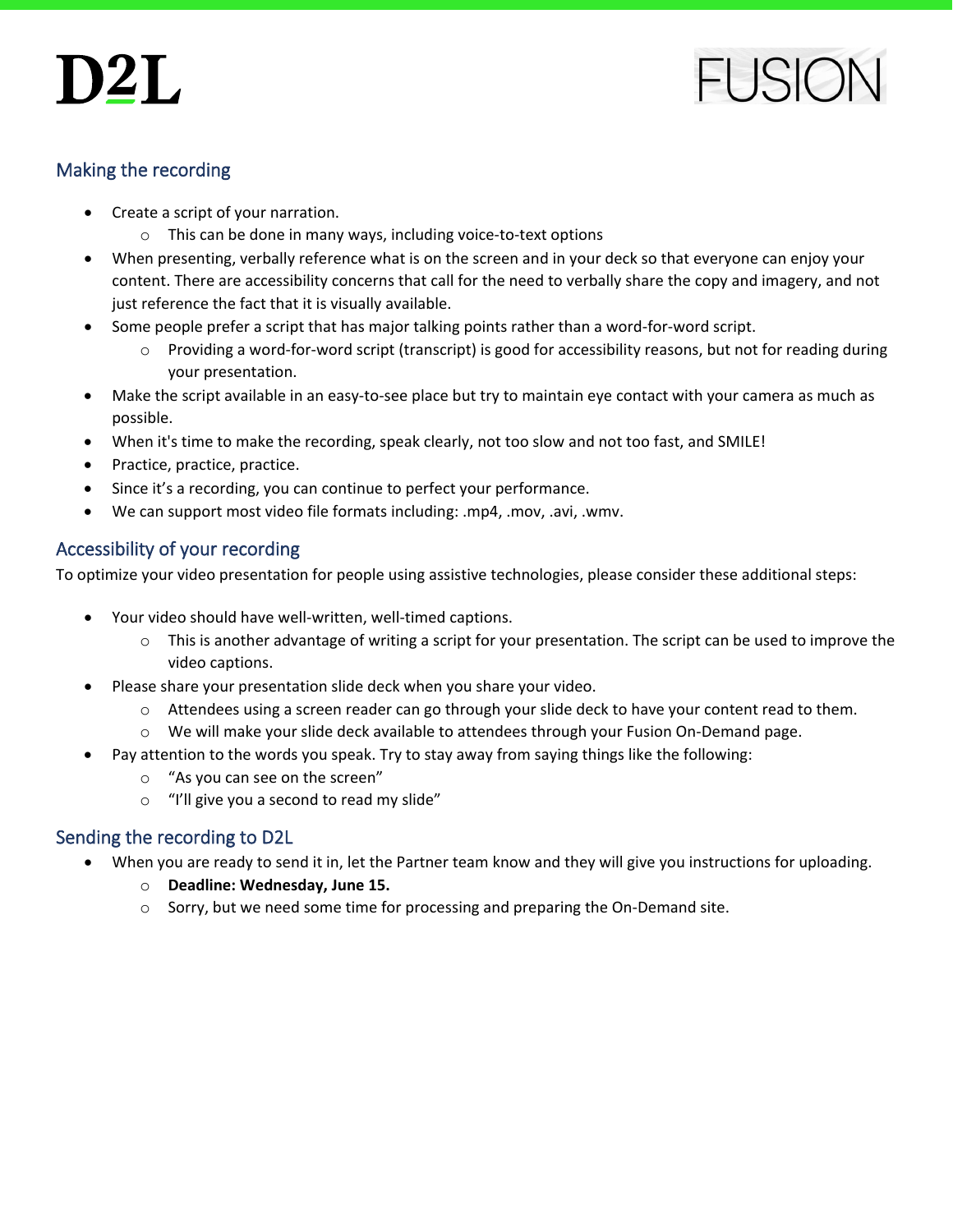

#### Recording Methods

- PowerPoint recording
	- o One advantage is that you can re-record just a single slide without redoing the entire presentation.
	- o Here's a **[tutorial from Microsoft](https://support.microsoft.com/en-us/office/record-a-slide-show-with-narration-and-slide-timings-0b9502c6-5f6c-40ae-b1e7-e47d8741161c)**
- Google Slides
	- o You'll need something like the "Record to Slides" extension
	- o **[Here's a YouTube video tutorial](https://www.youtube.com/watch?v=gm7JIxZQZ_4&ab_channel=FlippedClassroomTutorials)** on Record to Slides
- Zoom or similar
	- o Run a meeting for yourself, share your screen with your slides or other presentation materials, and include your webcam (or not).
	- o Just a heads up, Zoom videos are not as high quality as many other options.
- **[Panopto](https://www.panopto.com/record-share-presentations-2/)**
- **[Clipchamp](https://clipchamp.com/en/)**
- **[Screenrec](https://screenrec.com/screen-recorder/)**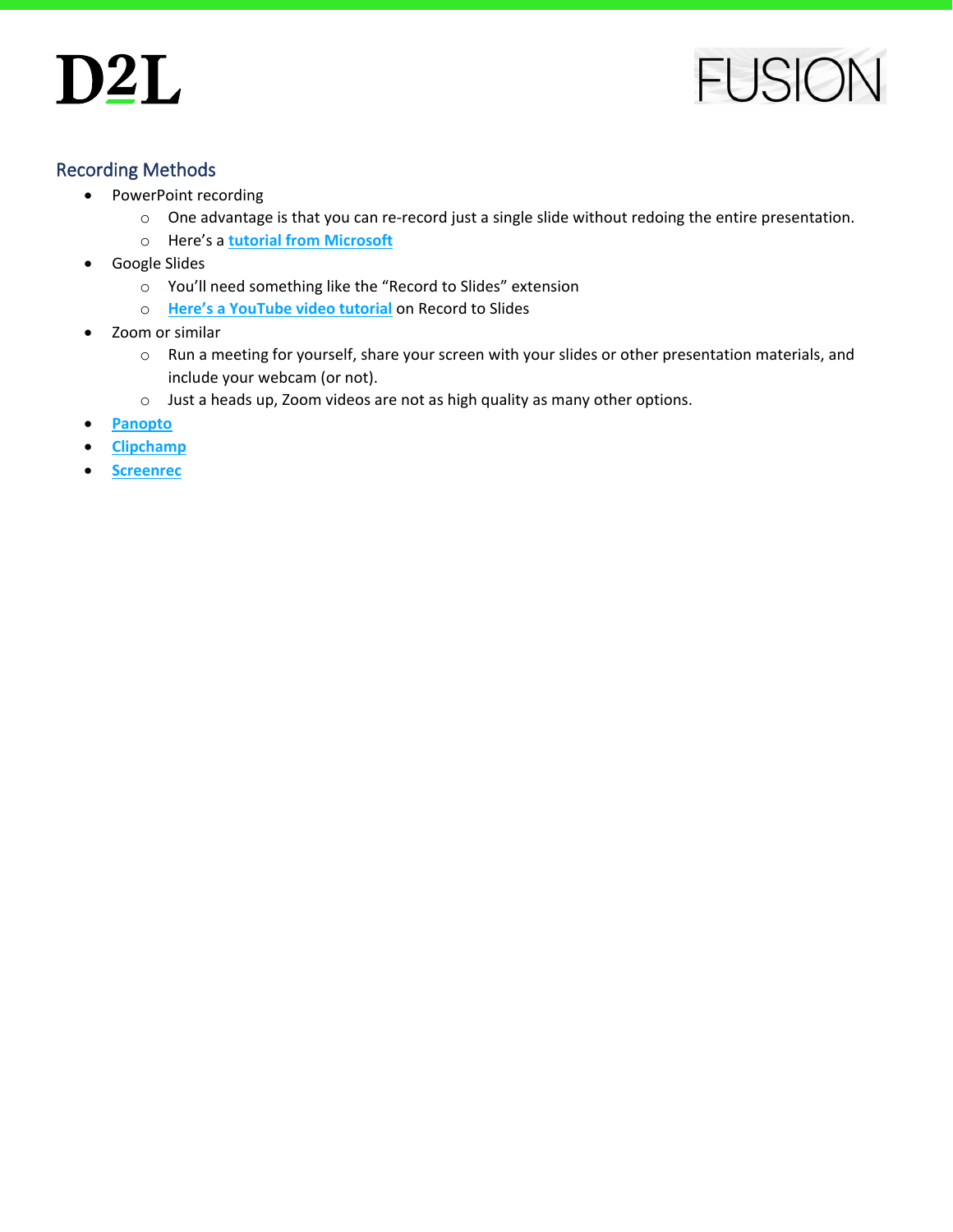$D2L$ 



#### Webcam Best Practices:

Frame yourself properly. Think of the frame as a setting for a professional headshot. Aim to have your head to your waist/ribs in the frame, and make sure your camera is pointing directly at eye level. Your camera should be at a 90 degree angle (flat).



Avoid dark spaces and be sure to direct light from the front. Make sure you have a bright light source and that the light source is not behind you. Cameras focus on the brightest light source, so if you are sitting in front of a window, for example, your camera will focus on the light behind you. Play with different lighting ahead of time—at the same time of day as your presentation—so that you are ready on your event day.

Tip: Try pointing a lamp at a white wall or ceiling to provide bright and even room lighting.



Have a clean background. Avoid cluttered backgrounds and remove distractions from the frame. Clean spaces are visually appealing and will make you the focus! Try to also avoid wearing shirts with busy patterns.



Use a professional microphone. If necessary, a headset/headphone microphone hidden on your person, or within 2 feet but hidden from the view of the camera is better than a laptop mic.

#### FAQs and Technical Assistance

Visit the **[attendee FAQs page](https://www.d2l.com/events/fusion/faq/)** for help troubleshooting any technical difficulties.

If you have any questions, please reach out to us at **[Partners@D2L.com](mailto:Partners@D2L.com)**.